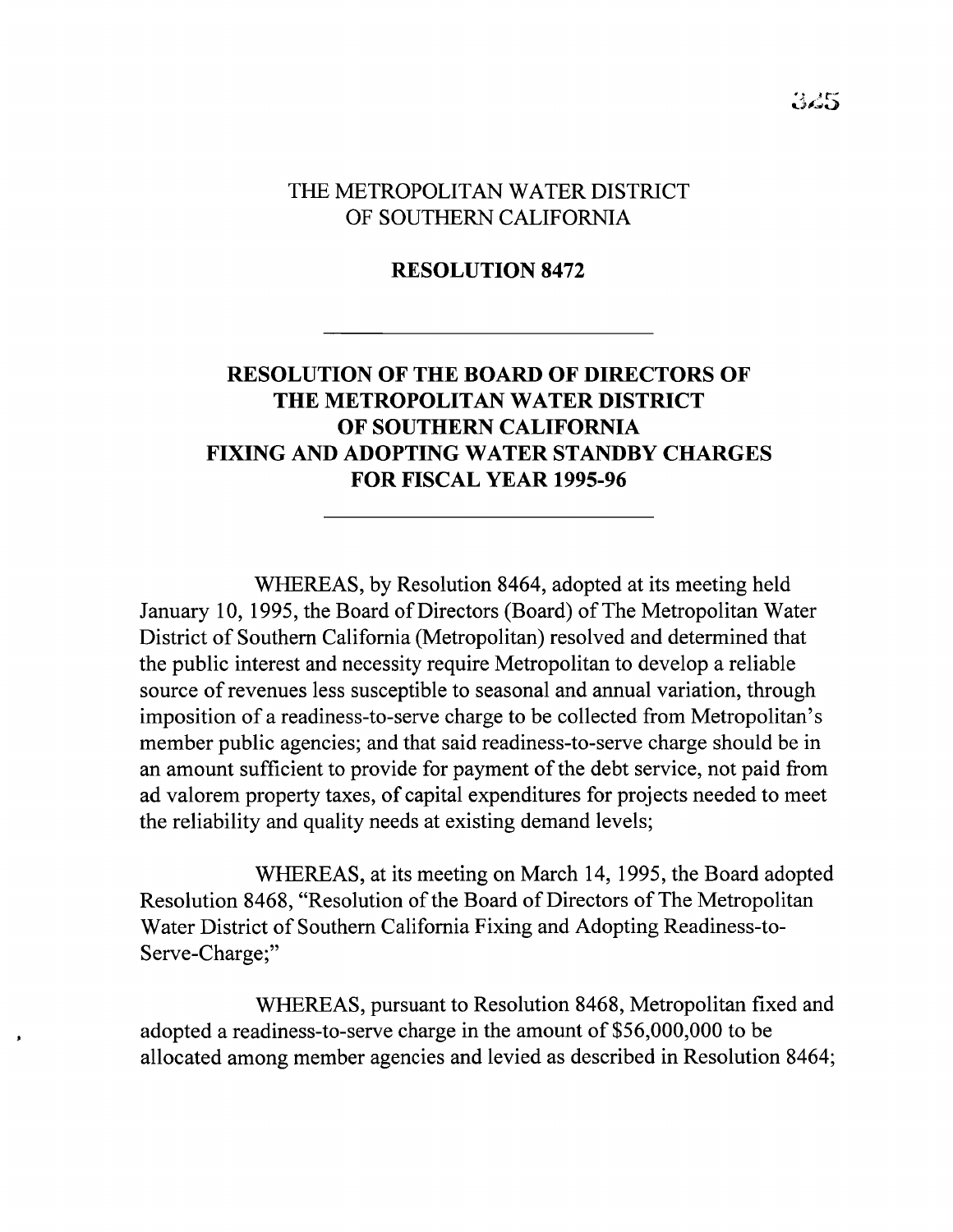WHEREAS, certain member public agencies of Metropolitan have requested the option to provide collection of all or a portion of their readiness-to-serve charge obligation through a Metropolitan water standby charge imposed on parcels within those member agencies;

WHEREAS, Metropolitan may fix different standby charge rates for parcels situated within different member public agencies, and Metropolitan is willing to comply with the requests of member public agencies opting to have Metropolitan levy water standby charges within their respective territories, on the terms and subject to the conditions contained herein;

WHEREAS, the provisions of the Uniform Standby Charge Procedures Act (USCPA), sections 54984-54984.9 of the Government Code, are available to any local agency authorized by law to provide water or water service, and authorized to fix, levy, or collect any standby or availability charge or assessment in connection with the provision of that service;

WHEREAS, notice was given by Resolution 8464 to the public and to each member public agency of The Metropolitan Water District of Southern California of the intention of Metropolitan's Board to consider and take action at its regular meeting to be held May 9, 1995, on the General Manager's recommendation to impose a water standby charge for fiscal year 1995-96 under authority of Section 134.5 of the Metropolitan Water District Act and the USCPA on land within the member public agencies providing such written request to Metropolitan at the rates per acre of land, or per parcel of land less than an acre, specified in Resolution 8464;

WHEREAS, the particular charge, per acre or per parcel, applicable to land within each member public agency, the method of its calculation, and the specific data used in its determination are as specified in the Engineer's Report dated January 1995, on file with Metropolitan, a copy of which is attached as Attachment 1;

WHEREAS, notice of the proposed water standby charge and of a public hearing on the date and at the time and location specified in Resolution 8464 was published prior to the hearings, pursuant to Resolution 8464, in various newspapers of general circulation within Metropolitan;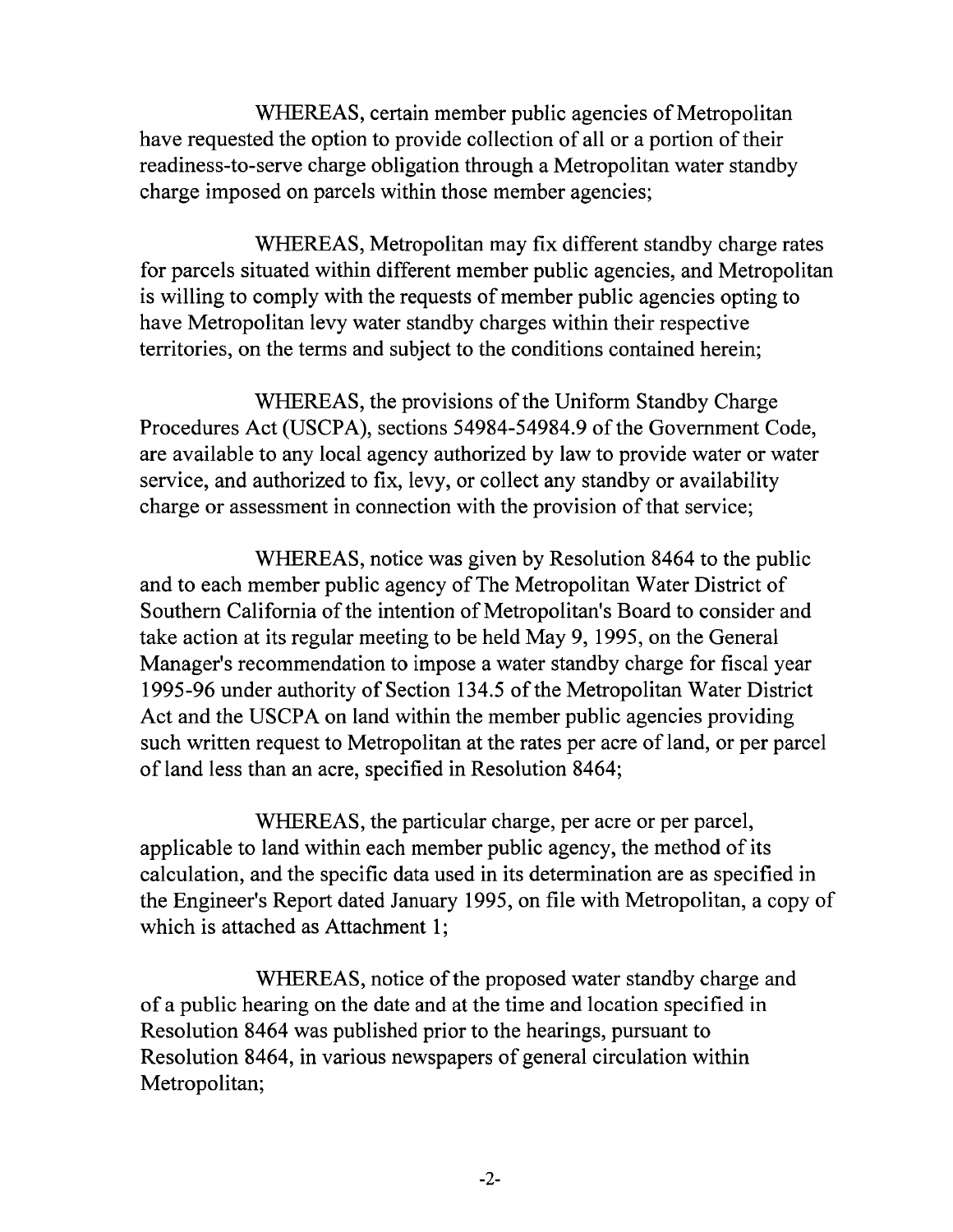WHEREAS, the Board conducted a public hearing at its regular meeting on April 11, 1995, at which interested parties were given the opportunity to present their views regarding the proposed water standby charge and the Engineer's Report and to file written protests, if they so desired, for consideration prior to final implementation of the proposed water standby charges; and

WHEREAS, the USCPA provides that if written protests are received representing 15 percent or more of the parcels subject to the proposed water standby charges, which are not withdrawn, the Board may still adopt, revise, change, reduce or modify a charge, but such charges shall be ineffective until approved by a majority of the voters in an election within the affected territory, and ifwritten protests are received representing 40 percent of the parcels subject to the proposed water standby charges no further proceedings may be had on such charges for at least one year.

NOW THEREFORE, the Board of Directors of The Metropolitan Water District of Southern California does hereby resolve, determine and order as follows:

**Section 1.** That the Board of Directors of Metropolitan, pursuant to the Engineer's Report attached to Resolution 8468, finds that lands within Metropolitan are benefited as described in such report and on that basis, hereby fixes and adopts a water standby charge for fiscal year 1995-96 on all land within requesting member agencies of Metropolitan to which water is made available for any purpose, whether water is actually used or not; provided, however, that ifwritten protests representing 15 percent or more of the parcels subject to such water standby charges are filed with the Executive Secretary on or before May 16, 1995, such water standby charges shall be suspended and this Resolution shall have no further force or effect;

**Section 2.** That the water standby charge, per parcel or per acre, applicable to land within each electing member public agency as allocated in the Engineer's Report shall be as follows: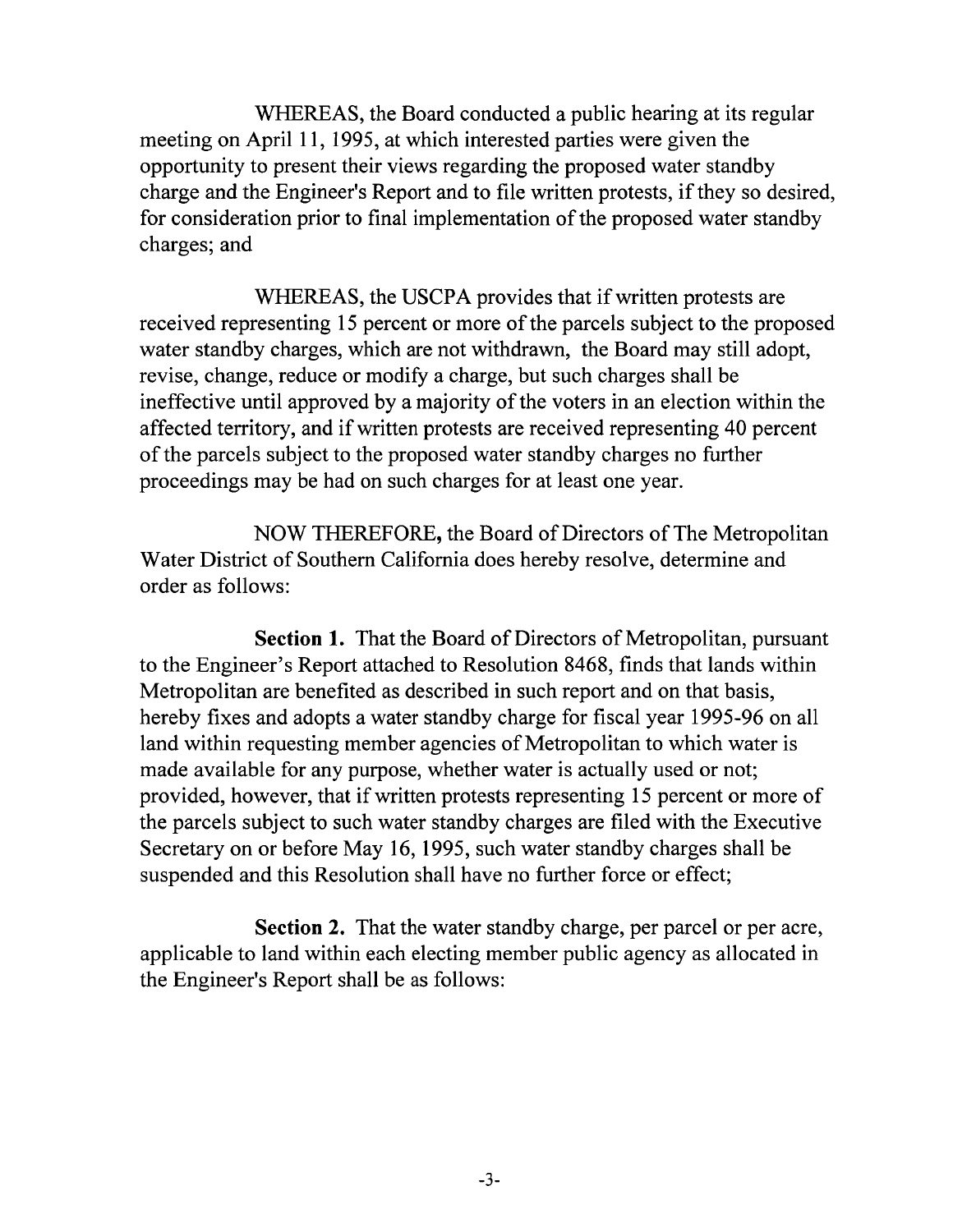## **1995-96 Water Standby Charge**

| <b>Member Agency</b>                | Amount  |
|-------------------------------------|---------|
| Anaheim                             | \$8.55  |
| <b>Burbank</b>                      | \$14.20 |
| Calleguas MWD                       | \$9.58  |
| <b>Central Basin MWD</b>            | \$10.44 |
| Chino Basin MWD                     | \$7.59  |
| <b>Coastal MWD</b>                  | \$11.60 |
| Compton                             | \$8.92  |
| Eastern MWD                         | \$6.94  |
| <b>Foothill MWD</b>                 | \$10.28 |
| Fullerton                           | \$10.71 |
| Glendale                            | \$12.23 |
| Las Virgenes MWD                    | \$8.03  |
| Long Beach                          | \$12.16 |
| MWD of Orange Co.                   | \$10.09 |
| Pasadena                            | \$11.73 |
| San Diego CWA                       | \$11.51 |
| San Fernando                        | \$7.87  |
| San Marino                          | \$8.24  |
| Santa Ana                           | \$7.88  |
| Three Valleys MWD                   | \$12.21 |
| Torrance                            | \$12.23 |
| <b>Upper San Gabriel Valley MWD</b> | \$9.27  |
| Western MWD of Riverside Co.        | \$9.23  |

**Section 3.** That the water standby charge shall be collected on the tax rolls, together with the ad valorem property taxes which are levied by Metropolitan for the payment of pre-1978 voter approved indebtedness. Any amounts of such standby charges so collected shall be applied as a credit against the applicable member agency's obligation to pay a readiness-to-serve charge. After such member agency's readiness-to-serve charge allocation is fully satisfied, any additional collections shall be credited to other outstanding obligations of such member agency to Metropolitan or future readiness-toserve obligations of such agency.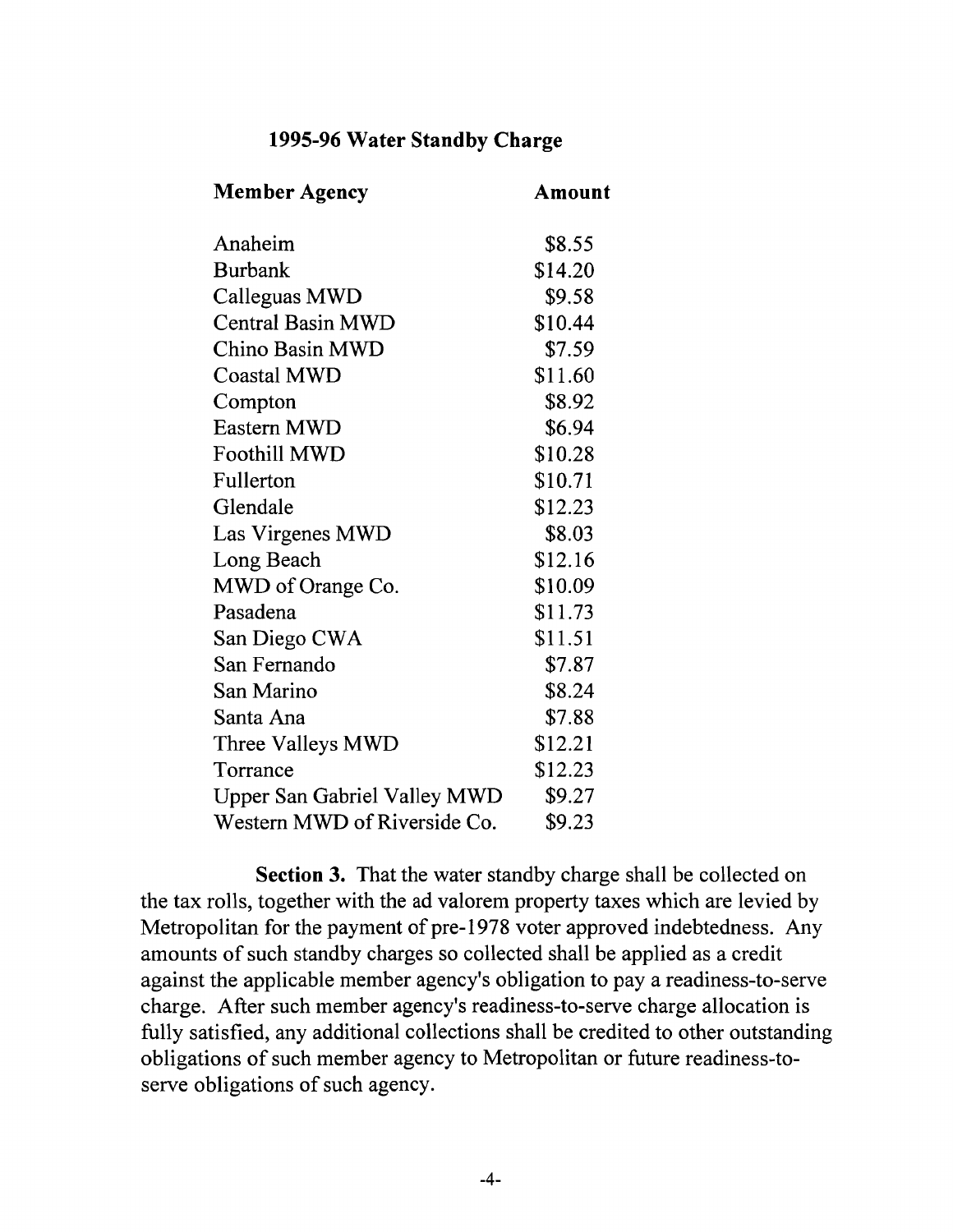Section 4. That notwithstanding Section 1, the following lands shall be exempt from the water standby charge: (a) lands owned by the Government of the United States, the State of California, or by any political subdivision thereof or any entity of local government; (b) lands permanently committed to open space and maintained in their natural state that are not now and will not in the future be supplied water; and (c) lands not included in (a) or (b) above, which the General Manager, in his discretion, finds do not now and cannot reasonably be expected to derive a benefit from the projects to which the proceeds of the water standby charge will be applied. The General Manager may develop and implement additional criteria and guidelines for exemptions in order to effectuate the intent expressed herein.

Section 5. That the General Manager shall establish and make available to interested applicants procedures for filing and consideration of applications for exemption from the water standby charge pursuant to subsections (b) and (c) of Section 4 above. All applications for such exemption and documents supporting such claims must be received by Metropolitan in writing on or before December 31,1995. The General Manager is further directed to review any such applications for exemption submitted in a timely manner to determine whether the lands to which they pertain are eligible for such exemption and to allow or disallow such applications based upon those guidelines. The General Manager shall also establish reasonable procedures for the filing and timing of the appeals from his determination, pursuant to Section 6 below.

Section 6. That an Ad Hoc Committee of the Board shall be appointed by the Chairman of the Board for the purpose of considering, in the Committee's discretion, appeals from determinations by the General Manager to deny or qualify an application for exemption from the water standby charge pursuant to Section 4 above. The Ad Hoc Committee shall consider such appeals and make recommendations to the Board to affirm or reverse the General Manager's determinations. The Board shall act upon such recommendations and its decision as to such appeals shall be final.

Section 7. That the General Manager is hereby authorized and directed to take all necessary action to secure the collection of the water standby charge by the appropriate county officials, including payment of the reasonable cost of collection.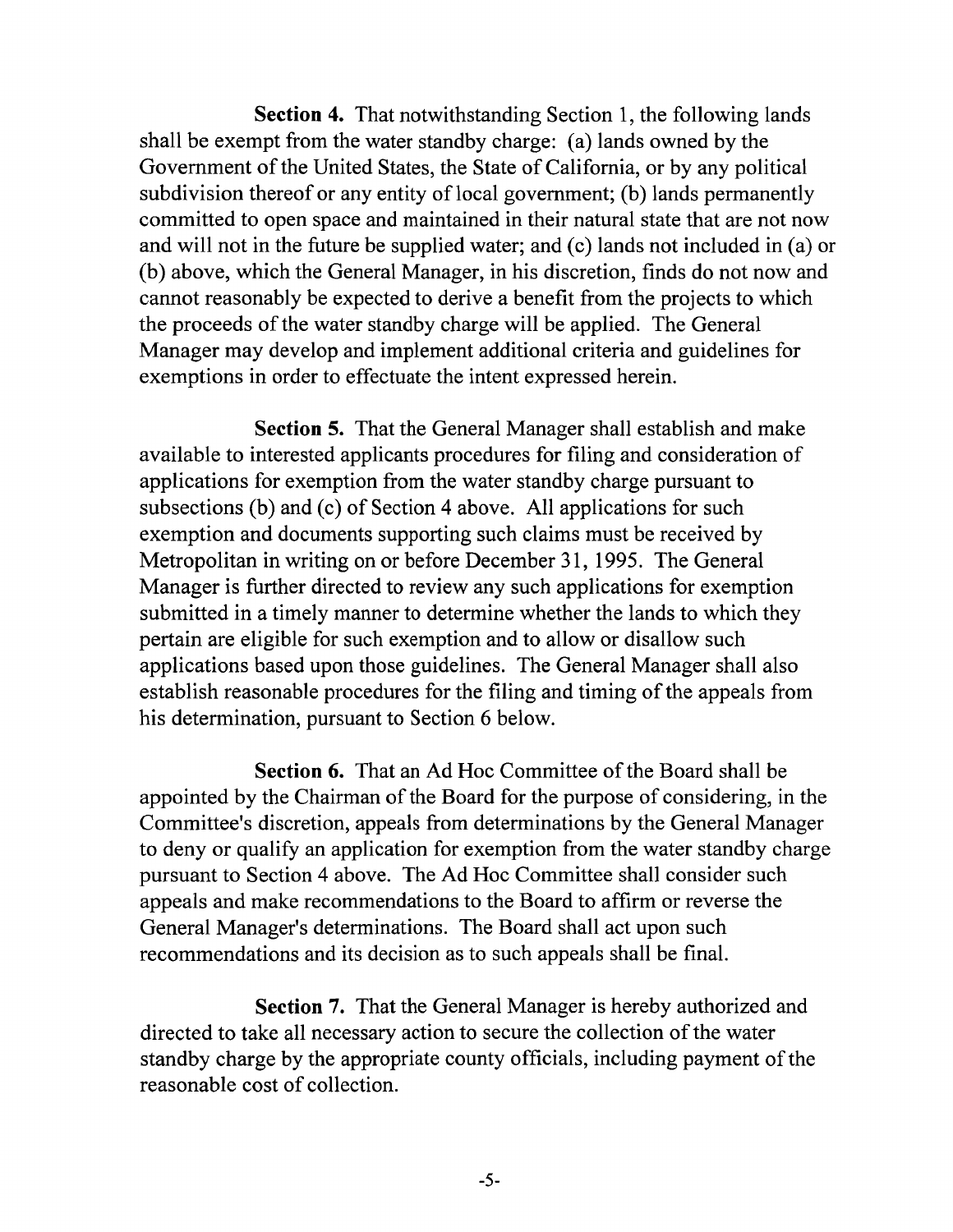I HEREBY CERTIFY, that the foregoing resolution was adopted by the Board of Directors of The Metropolitan Water District of Southern California on May 9, 1995.

> Secretary of the Board of Directors of The Metropolitan Water District of Southern California